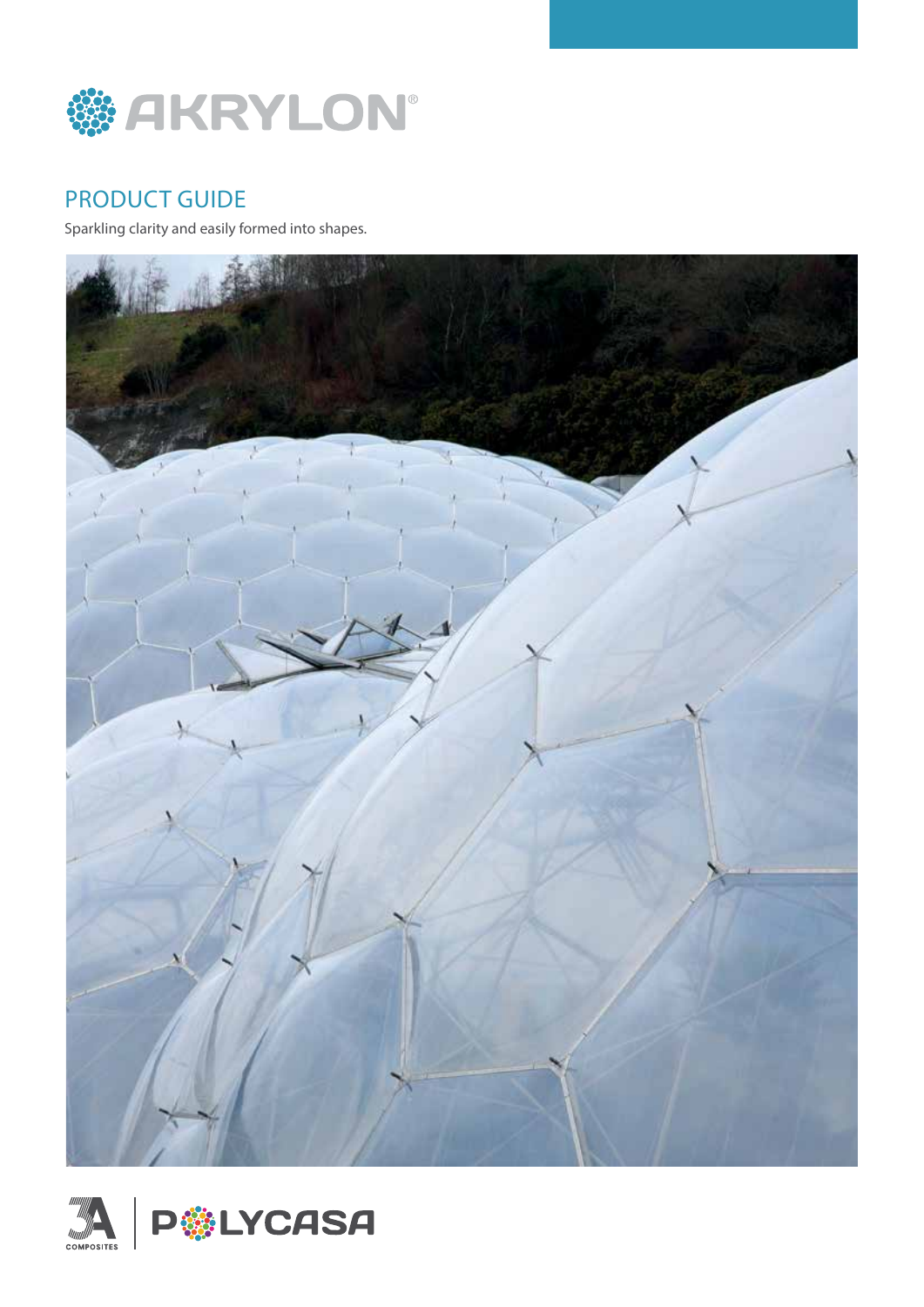

# **AKRYLON® IS OUR MOST WIDELY USED SHEET AND IS PERFECT FOR RETAIL, MAGAZINE SHELVING AND LIGHTING CONTROLLERS.**

With sparkling clarity and the ability to be formed into shapes that blend into a store layout, you hardly notice it: the material does its job without distracting from the products being displayed.

And when used in the sign industry, AKRYLON® provides long lasting UV resistant signs so your products get the promotion they deserve.



### **PRODUCT IDENTIFICATION**

AKRYLON® is one of the trade names of Polycasa for extruded acrylic (polymethylmethacrylate PMMA) in the form of large dimensional sheets.

The material is thermoplastic and suitable for forming, bending or direct use in the form of cut-to-size panels.

#### **CHARACTERISTICS**

- Good optical properties brilliant transparency showing excellent colour.
- High-quality surfaces very good weathering and ageing resistance.
- High surface stability/resistance backed up with a ten year guarantee.
- Can be used in contact with foodstuffs.
- Good recyclability.

### **APPLICATIONS**

- Construction components: light domes, partition walls, glazing, roofing, caravan windows.
- Lighting: coloured and opal diffusers.
- Engineering components: housings, machine covers.
- Advertising and decoration: letters, shop fittings, panels, Point Of Purchase displays.
- Highway construction: sound barrier walls.
- Other applications: containers, lettering templates, solariums UVT (UV-transmitting grade).

#### **PRODUCT RANGE**

- A palette of colours is available in opaque, opal, transparent and translucent.
- Standard range of thickness is from 1.8 to 15 mm.
- Special product: AKRYLON® UV transmitting.
- Special thicknesses, colours can be produced to order, subject to conditions.

Please contact your local customer service centre for a complete product overview. For details see back of brochure.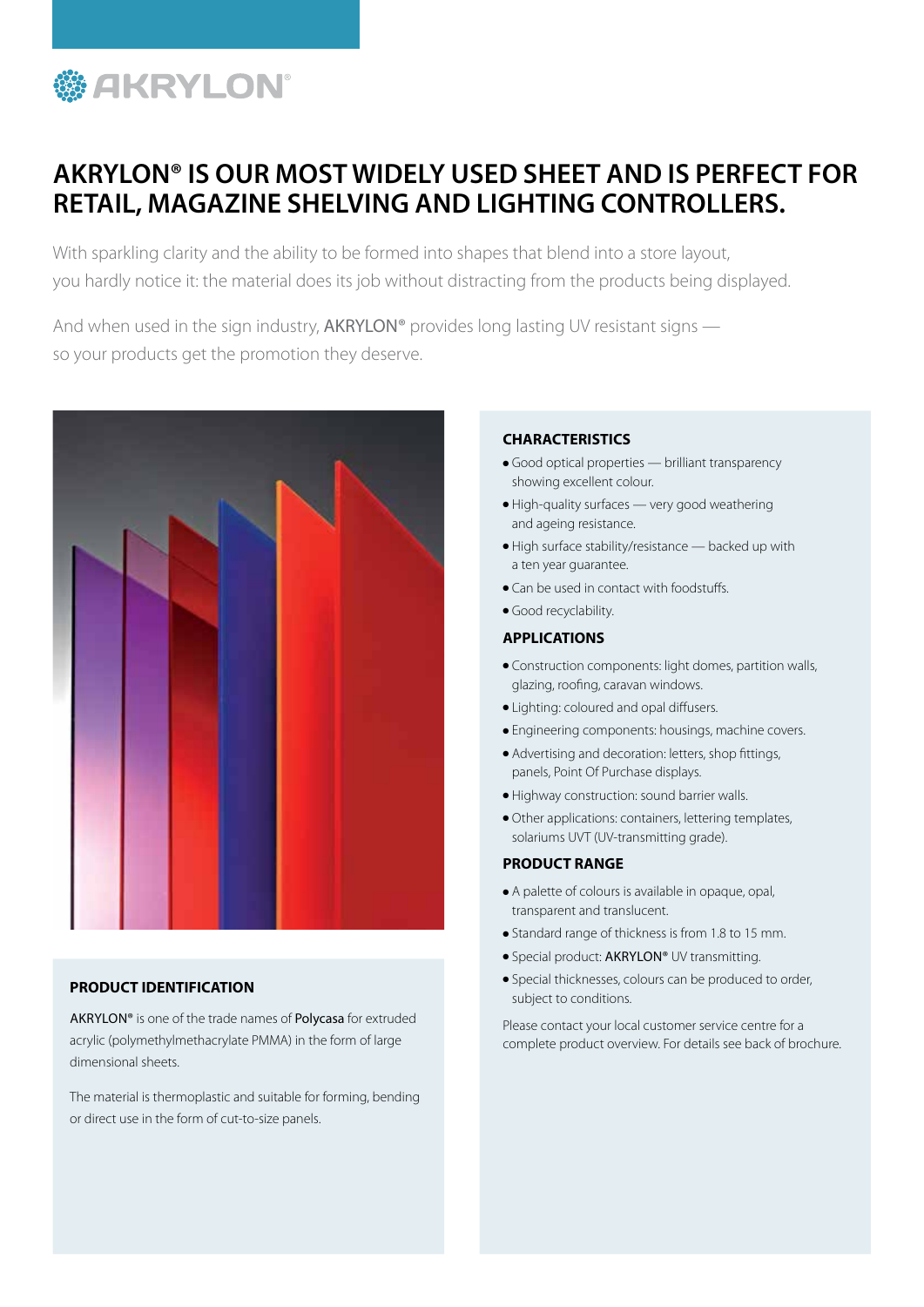## **TECHNICAL INFORMATION**

| <b>GENERAL</b>                                  |                    |                   |                                       |
|-------------------------------------------------|--------------------|-------------------|---------------------------------------|
| Property                                        | Method             | Unit              | <b>AKRYLON®</b>                       |
| Density                                         | <b>EN ISO 1183</b> | g/cm <sup>3</sup> | 1.19                                  |
|                                                 |                    |                   |                                       |
| <b>OPTICAL</b>                                  |                    |                   |                                       |
| Property                                        | Method             | Unit              | <b>AKRYLON®</b>                       |
| Light transmission (3mm)                        | EN ISO 13468-1     | $\%$              | 93                                    |
| Refractive index                                | <b>EN ISO 489</b>  | nD                | 1.492                                 |
| Haze (AKRYLON® clear)                           | ISO 14782          | $\%$              | 0.6                                   |
|                                                 |                    |                   |                                       |
| MECHANICAL                                      |                    |                   |                                       |
| Property                                        | Method             | Unit              | <b>AKRYLON®</b>                       |
| Tensile strength at break                       | EN ISO 527-2       | MPa               | 70                                    |
| Elongation at break                             | EN ISO 527-2       | $\%$              | $\overline{4}$                        |
| Tensile modulus                                 | EN ISO 527-2       | MPa               | 3200                                  |
| Flexural strength                               | <b>EN ISO 178</b>  | MPa               | 115                                   |
| <b>Ball indentation hardness</b>                | EN ISO 2039-1      | N/mm <sup>2</sup> | 175                                   |
| Impact strength - Charpy unnotched              | <b>EN ISO 179</b>  | kJ/m <sup>2</sup> | 17                                    |
| Impact strength - Charpy notched                | <b>EN ISO 179</b>  | kJ/m <sup>2</sup> | $\overline{2}$                        |
|                                                 |                    |                   |                                       |
| <b>THERMAL</b>                                  |                    |                   |                                       |
| Property                                        | Method             | Unit              | <b>AKRYLON®</b>                       |
| Vicat softening temperature (B 50)              | <b>EN ISO 306</b>  | $^{\circ}C$       | 105                                   |
| Temperature of deflection underload (A 1,8 MPa) | EN ISO 75          | $^{\circ}C$       | 95                                    |
| Coefficient of linear expansion                 | <b>DIN 53752</b>   | $K^{-1}$          | 70x10 <sup>-6</sup>                   |
| Degradation temperature                         |                    | °C                | >280                                  |
| Combustibility grade                            | EN 13501-1         |                   | E                                     |
|                                                 |                    |                   |                                       |
| <b>ELECTRICAL</b>                               |                    |                   |                                       |
| Property                                        | Method             | Unit              | <b>AKRYLON®</b>                       |
| Relative permittivity (50Hz)                    | DIN 53483-2        |                   | 2.7                                   |
| Relative permittivity (1 kHz)                   | DIN 53483-2        |                   | $3.1\,$                               |
| Relative permittivity (1 MHz)                   | DIN 53483-2        |                   | 2.7                                   |
| Dielectric strength                             | <b>DIN 53481</b>   | kVmm              | 30                                    |
| Electrical strength                             | IEC 60243-1        | kVmm              | 10                                    |
| Surface resistivity                             | IEC 60093          | $\Omega$          | $3x10^{15} - 3x10^{16}$               |
| Volume resistivity                              | IEC 60093          | $\Omega$ xm       | $1 \times 10^{13} - 5 \times 10^{13}$ |